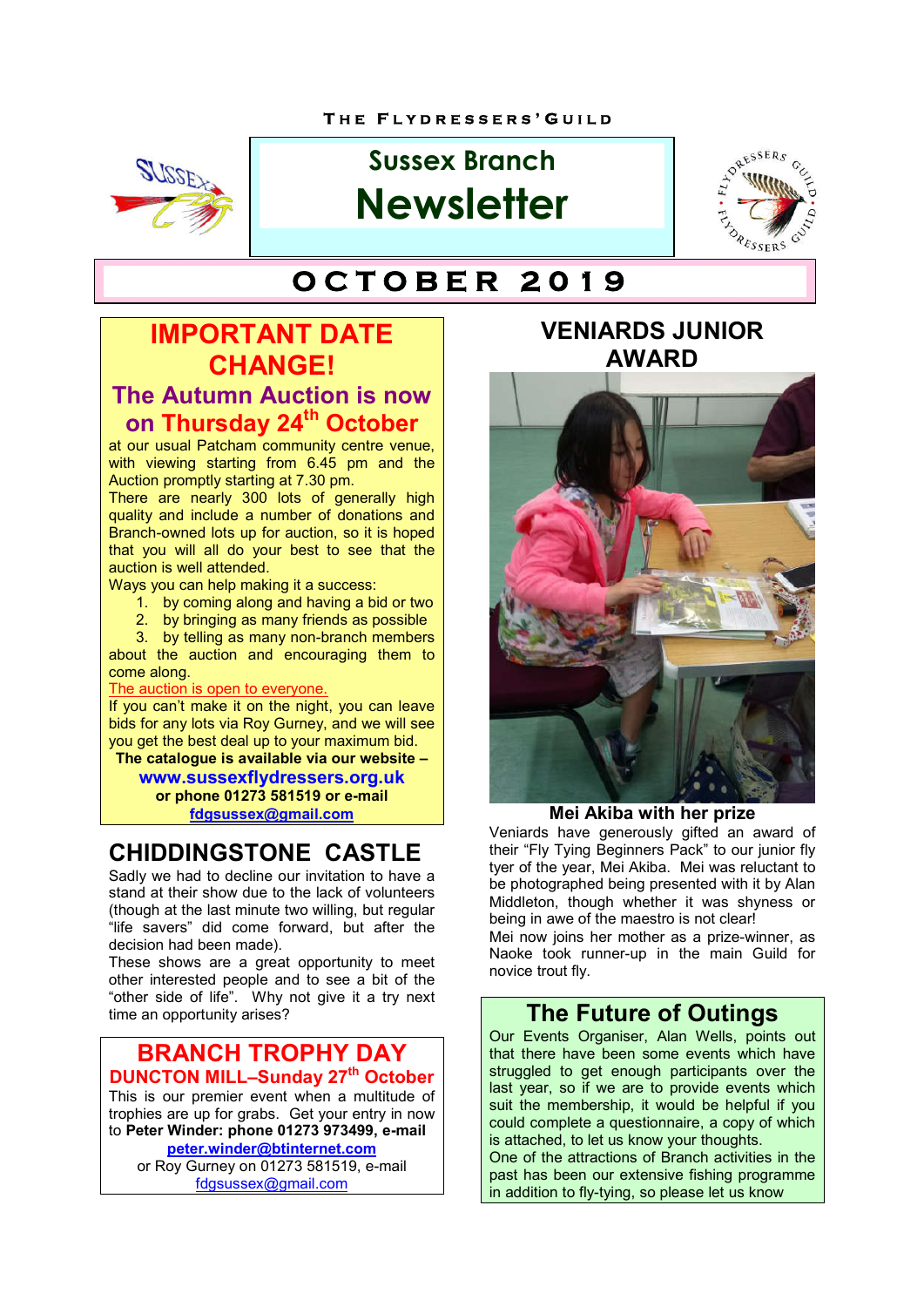### **Chalk Springs- The Harrison Way.**



When prospective new members ask me about the benefits of being in the SFDG, I usually talk not only of the fun of catching your fish on something you have created yourself but also of the font of knowledge about fly fishing itself which you have on tap from the club's members. I had not fished Chalk Springs for something like five years, partly due to commitments to other events but also due to a lack of success in the past. Having done quite a lot of my early fly fishing on reservoirs or stillwaters which did not have very clear water, I had struggled to master the techniques involved in sight fishing in clear waters and had caught fish more through luck than judgement. I gained a little more confidence from catching at Meon Springs where the water is a of a similar clarity and was intrigued by the methods used by Tony Harrison, Ray Burt and Martyn Gray around the margins at Duncton during Trophy Day. So come August when the fishing on many stillwaters struggles, I decided that, unable to attend the second Falkenvil day, I would try again at Chalk Springs, where theoretically the consistent cool temperatures of the water allows fishing to be more productive during the "dog days".

However, this time I thought I would tap the skills of regular Chalk Springs devotee Tony Harrison to give me a better chance. So what were Tony's top tips?

- 1. **Choose your day**. Avoid windy days unlike other waters where a ripple gives fish more confidence, at Chalk Springs it makes it more difficult to locate the fish, judge the depth at which they are holding and watch their reaction to your flies - all key parts of the method here.
- 2. **Choose your flies carefully** pulled lures will not be chased very often, if at all, during the summer months, so small weighted flies, nymphs and sometimes dries are the order of the day. Colourful flies can also be useful - as much for increasing the ability to spot takes as attracting the fish. To this end setting up

two rods – one for sinking flies and one for dries may be worthwhile to facilitate quick changes.

- 3. **Fish "on the drop"** small flies delicately dropped in front of moving (or sometimes stationary) fish will work but it may take a while to hit on the pattern wanted. Also it can be worth tracking the patrol route of fish and laying a fly on the lake bed to be pulled up as the trout approaches.
- 4. **Use floating lines** these work better with the above approach and sinking lines tend to spook the fish in the clear water. Occasionally a midge tip can work to get your fly to the taking depth quickly. Six pound tippet should be enough to cope with big fish whilst allowing a more subtle presentation.
- 5. **Move around** it is rarely worth prospecting for unseen fish here, so you need to find your fish and **good polarising sunglasses are vital** for this. Also the trout can become quickly fed up with your patterns - so move on and come back later.

 Armed with this information, first I changed my date from Friday  $16<sup>th</sup>$  to Monday  $19<sup>th</sup>$  August as the Friday looked too windy. I arrived at 8.00 am, wanting to get first pick of the water before the sun got too high and not knowing how busy it would become. Still being a bit reticent, I had decide between a 3 or 4 fish ticket and Darren suggested the former, as the venue had been fished quite hard at the weekend. I set myself up carefully with my two 5/6 weight rods, one with a #14 lead Stalking Bug and the other with a small Klinkhammer both on 6lb fluoro. I thought I would try the very first water - North Pool - as there seemed to be some activity here. After a brief tussle with a fish near the margin I noticed a couple of fish quite close in, in deep water. Dropping the lead bug down in front of the larger of the two fish, it swam on and the tell tale white of its open mouth prompted a gentle lift and I was into my first fish within 10 minutes, a rainbow of just over 2lb.

So the relaxation coming from breaking the blank encouraged me to wander around the lakes experimenting with flies and looking for larger fish. Tony had advised that it was possible to try to single out better fish and pull the fly away or allow smaller fish to spit it out, to be bit more selective. However, the largest fish, estimated to be around 8 or 9 lb, was a "cruiser" moving up and down the East Lake, studiously ignoring everyone's flies – indeed, actually making detours around them on occasions! After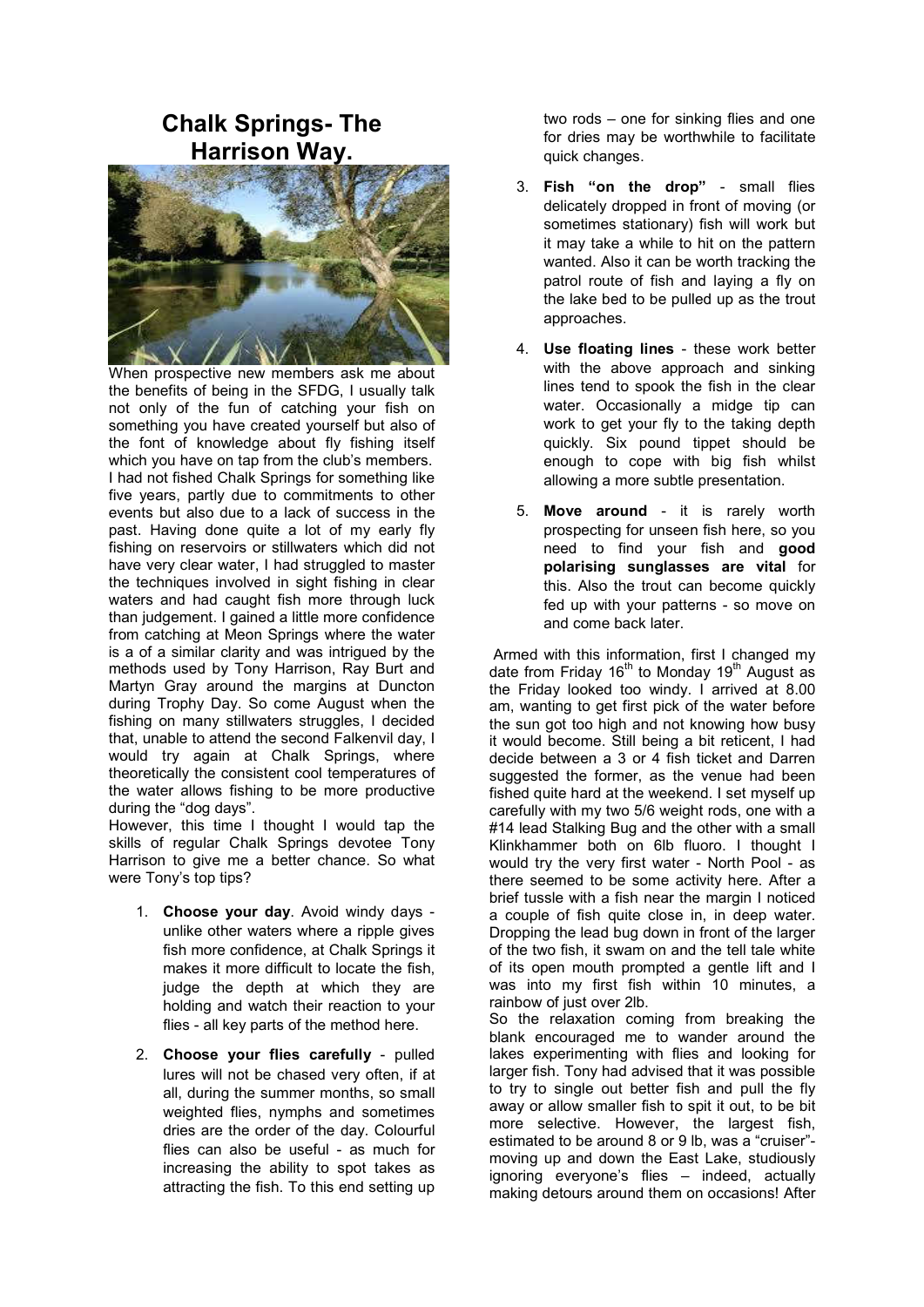20 minutes or so trying for this one and a few other fish which made some feints but didn't take, I decided to have a quick coffee and move onto South Lake. Here the fish were moving about a little and there seemed to be some consistent holding spots toward the southern end near the weed beds. Using the stalking bug again, I had some interest and then something happened which Tony had warned me about . Whilst trying to tempt a bigger fish of about 4lb + a smaller trout shot out from the weed cover for about 5 metres and hammered my fly. Despite allowing it a little loose line the fish would not come off so within an hour I had 2 of my 3 fish, this second again 2lb plus.

So for the next hour or so I tried to tempt fish to take a dry but to no avail, other than one swirl. So I returned to the North Pool where, having lost my lead bug in a tree, I tried a small tungsten beaded blob on the drop and took my third fish from almost exactly the same place as the first. It was now decision time – after a pleasant chat with some regulars, including SFDG member Steve Chow, I had an early lunch at 11.30 and decided to pay for one more fish. I tried to be more selective with my fishing in the afternoon but it became a little harder and I finally figured that the fish had been pushed into the far side of the South Lake by casting pressure. Here there was little room, but by roll casting into deep water close to the bank, I took my final fish of the day on the orange blob again. To summarise, Tony's advice had paid dividends on a day when some others seemed to be struggling to get takes and my Chalk Springs bogie seems to be well and truly broken on a very pleasant day - so thanks very much, Mr Harrison!

*Alan Wells*

#### **SUBSCRIPTIONS**

Sorry to be so repetitive, but the subscriptions for both the Guild and Branch were due on  $1<sup>s</sup>$ September, so **please** let Roy Gurney have them ASAP. It is not necessary to complete a form if your details have not changed – just let him have the money or cheque - £32 for Guild and Branch, £12 if you pay the Guild direct.

### **Charity Pairs Cancelled Yet Again**

Although entries were down again, which may well have been rectified nearer the date, it was unfortunate that our chosen alternative venue, Powdermill, was unable to offer us sufficient boats to hold this event. This is a long-standing competition, open to neighbouring Branches and clubs. It may be that our long-standing venue, Bewl Water, is no longer in favour with our "regulars" or perhaps a clash of events.

#### *Chairman's Chat*

Once again we have gone international ( that's a bit of an exaggeration !), fortunately with no fear of problems with Brexit (although we are also locked in legal combat with the government of Germany, which could well result in further difficulties with Brexit). We have been appointed to design a fish pass, mainly for sea trout, to ascend a river on the Isle of Wight. We were surprised how quickly we could get on to the Island; about one and a half hours by car and hovercraft – I was also surprised that the hovercraft is still in service.

As you can see from the photograph, the problem is straightforward, i.e. place a prefabricated Alaskan Steepass by the bridge pier, in the background, on the right side of the photo, and a lowered, aluminium lined notch in the weir in the foreground.



#### **River on the I of W**

I was very interested to discover that our Client had plans to re-introduce sea eagles to the island. They are very large birds of prey (raptors ? ) with wing spans of up to 8 ft; they will take out golden eagles, and farmers in the highlands say they take lambs. Conservationists say they take dead or weak ones only - they would say that wouldn't they, as somebody once said.



**Sea Eagle** I assumed that a couple of pairs would be released as an experiment; I was surprised to hear that 60 are to set free – many will no doubt head for the mainland, so watch out !!

*Tony W*